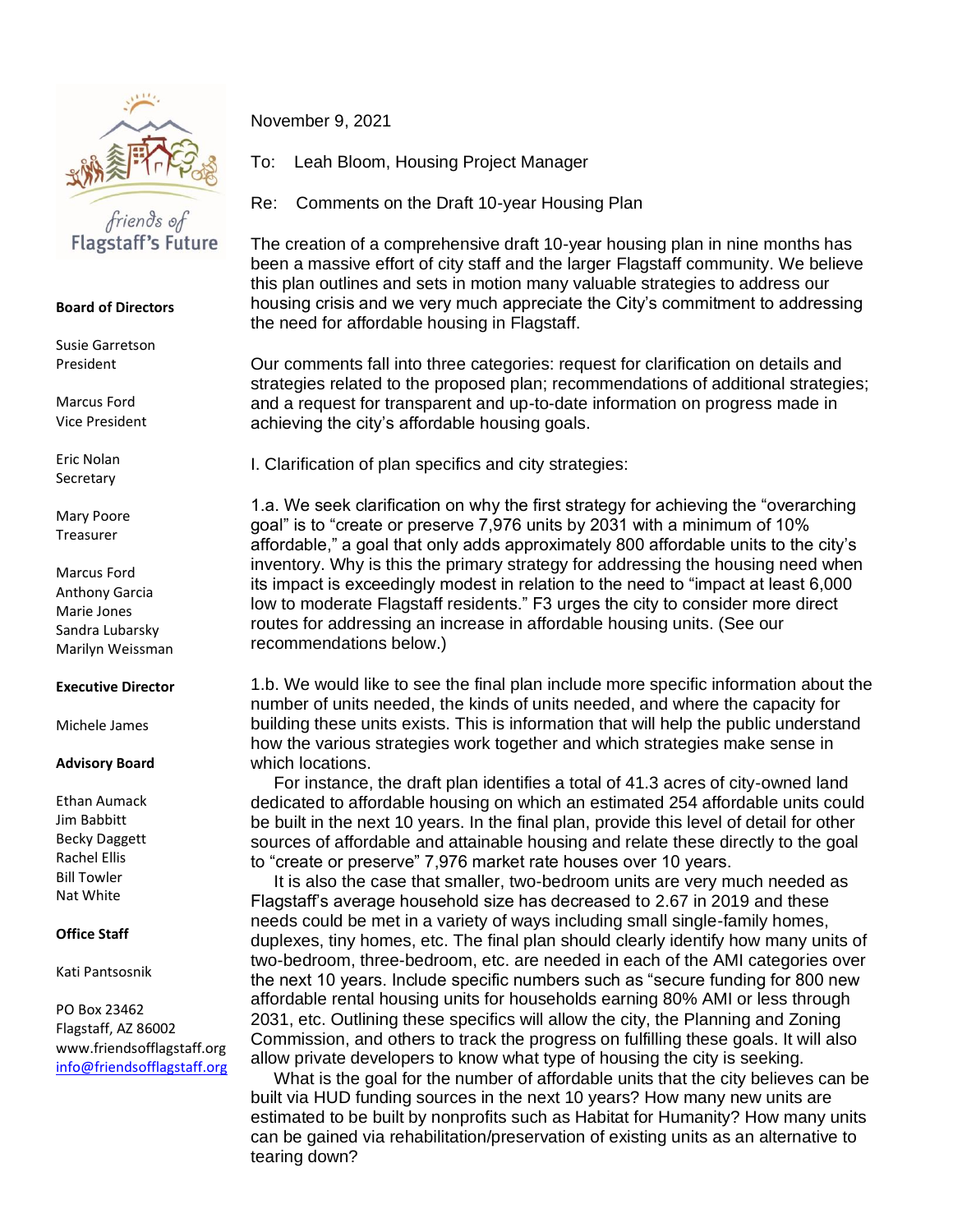1.c. The public also needs to understand that some development will not meet the city's affordable and attainable housing goals. For instance, the building of new large, single family homes that are not affordable for those making 80% or less AMI should not be included in the calculation of the goal to meet the needs of those 12,072 households with an affordable housing need. These larger homes are also likely not affordable for most of our workforce earning between 80%-120% AMI. New luxury condominium units are likely only attainable to a very small portion of our population, while being very attractive to outside investors or those purchasing second homes. The final plan should make it clear that this kind of development does not contribute to the City's ability to address affordability and workforce housing goals and is not included in the City's calculations.

1.d. F3 finds the use of the term "NIMBY" problematic. While the opposition to affordable housing in some places is an issue, there are other ways to talk about this without using the term. F3 would like to see the opinions of all community members respected. The way to address opposition to affordable housing in all neighborhoods is education and good design, rather than name calling.

II. Additional Strategies to be Considered:

F3 is very concerned that the draft plan outlines a strategy for obtaining affordable and attainable housing that is primarily reliant upon the private market. Simply increasing the supply of homes alone, in the same manner in which we have over the last 20-plus years, will not solve Flagstaff's home affordability crisis. There is no evidence that building more housing units automatically means more affordable housing.

F3 encourages the city to include the following strategies for addressing affordable housing:

- 1. Expand the City's effort and budget to purchase land for the explicit purpose of building city-owned affordable housing. F3 would like to see significant funding earmarked in a housing bond for purchase of available property by the city specifically for affordable housing. The city can then work with a builder of their choice to build affordable housing. The draft plan makes a clear case that Flagstaff needs to move away from relying so heavily on the private market to address the bulk of our housing needs.
- 2. Expand the city-owned and operated community land trust. F3 would like to see specific funding for the expansion of the City's community land trust devoted to alternative housing models included in the bond.
- 3. Give serious consideration to city-sponsored cohousing projects. Cohousing can address many of the health needs of individuals, families, and the elderly.
- 4. Identify start-up funding that would be made available for new community land trust(s) to be formed by community members, individual neighborhood associations and/or the League of Neighbors coalition. The zoning code would be reviewed and changed if necessary to ensure it's compatibility with these types of housing.
- 5. Policy Initiative Protect 3 states "Continue to lobby and support federal and state legislation to encourage changes to federal and state laws, and to increase the amount of funding available for the preservation and construction of affordable housing." However, we do not see the second half of this Initiative followed up by a specific Strategy. Please address this need with a specific Strategy that addresses the need for additional funding.
- 6. Include the commitment of the City in Strategy Protect 3.1 to lobby the State of Arizona legislature to overturn their onerous laws that prevent us from making headway on our housing problems. While Protect 3.1 currently addresses the need to lobby in relation to short-term rentals and second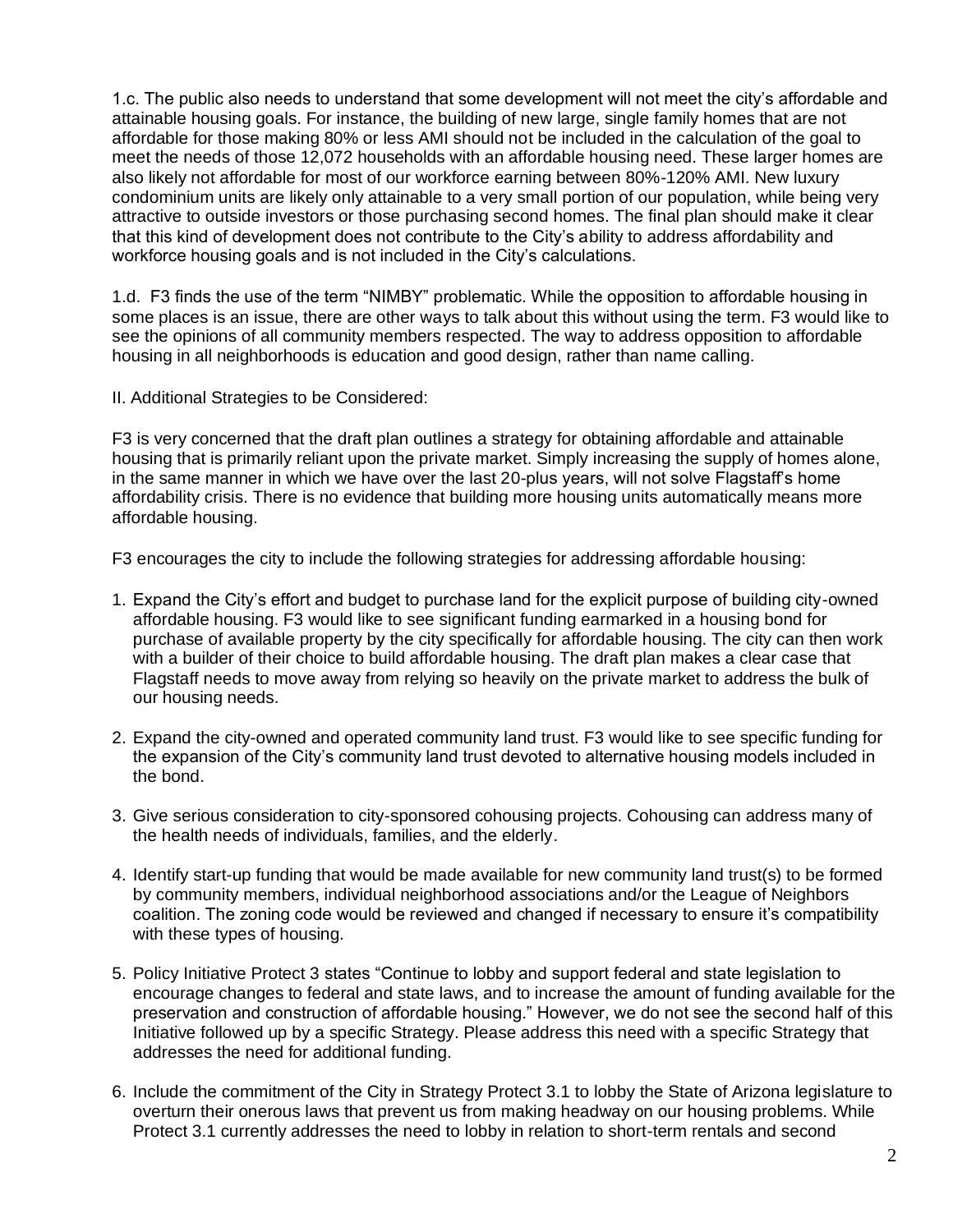homes, the city also needs to be lobbying against the prohibition of mandatory inclusionary zoning. This would allow Flagstaff to take direct control of our housing shortage.

- 7. Strategy 3.2 should also include the need to pursue Federal changes that increase the preservation, creation, and protection of affordable housing. Add an additional "Create" initiative encouraging the development of a variety of alternative housing plans. The inclusion of a discussion of the advantages and types of alternative housing plans in the main section of the housing plan will make it visible to potential developers and private landowners and highlight that the city is looking at all options to address the housing needs of our community. Strategies will then need to be included to encourage development of non-traditional housing such as:
	- 1. Accessory Dwelling Units: ADUs allow seniors to age in place while remaining near family or caretakers for support. They can work well for the smaller household sizes that Flagstaff needs. ADUs can be used as infill and can help limit sprawl. These units provide housing that is affordable for a wider range of households than larger homes, and they can fit well with Flagstaff's goal of reducing carbon emissions.
	- 2. Tiny Houses: These single-family homes (often stand-alone) can vary in size but are usually 500 square feet or less. Tiny houses can be used as "starter homes" or by the elderly who are downsizing. Tiny houses can often be built together and create "pocket neighborhoods" which have the added benefit of creating community and increasing resiliency. Zoning guidelines should enable these smaller homes and encourage the building of these units.
	- 3. What is often termed "Missing Middle housing:" Smaller attached units such as duplex and fourplex designs, as well as detached bungalows often grouped together around a shared green space. Often this type of housing may be considered too high density for single-family residential zoning, and they may not meet the requirements of multifamily residential zoning. Parking and open space zoning requirements may need to be modified to allow these smaller units. Interestingly, cities in [California](https://www.theguardian.com/technology/2021/mar/18/california-housing-coachella-3d-printed-houses) and [Texas](https://www.planetizen.com/news/2021/11/115167-worlds-largest-3d-printed-community-planned-austin) are addressing their housing crisis by starting to build 3D-printed, smaller, eco-friendly homes that are built using 95% fewer labor hours, producing 10 times less waste than conventional construction and thus drastically reducing housing costs.
	- 4. Co-housing: Co-housing intentionally clusters private homes around a shared space and can take many forms including clustered small single-family homes (such as Townsite Community Land Trust's "Foursquare" or a condominium building. Usually, co-housing includes extensive shared spaces, and many are intentionally intergenerational.
- 8. Include a discussion of the importance of aesthetics in the final plan. Affordable housing is not an isolated value but works in companionship with health, sustainability, and aesthetics. Housing that meets the needs of our residents should be beautifully designed and constructed. As affordable design professionals have made clear, good design "can be the critical difference between an affordable development that succeeds—one that satisfies its residents and neighbors, enhances the community where it is built, and continues as a stable part of that community for decades—and one that does not. In fact, good design may be the most viable strategy currently available to improve the quality, asset value, and acceptance of affordable housing." The need for good design is necessary for every project regardless of its use. One means of addressing aesthetics and also streamlining construction of new non-traditional housing units is the implementation of housing design plans that are pre-approved by the city.
- III. Transparent and Timely Documentation of Progress Toward Goals:

Include the development of a Housing Impact Statement as a required element of staff reports. Such a report would be prepared for all building permits that add, subtract, or modify housing units and would also be used for projects that tear down or remove existing housing. The Impact Statement could also be used when considering proposed developments that could increase demand for housing such as